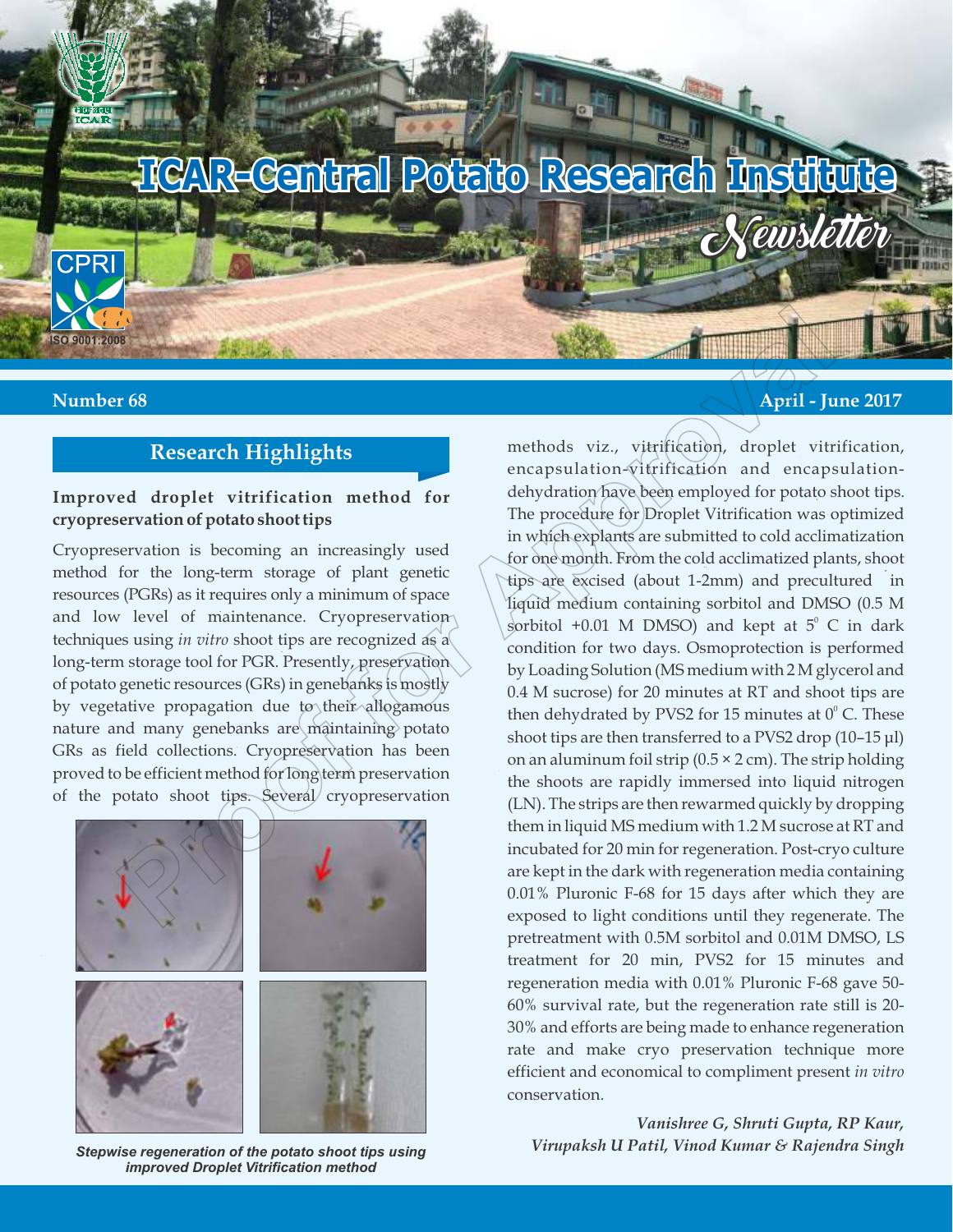## **Promising potato genotypes for organic farming systems**

Organically grown food is safe and nutritious, and would remain in high demand in domestic and international market. Availability of organic potatoes will not only boost the consumption of potatoes internally but also holds the chance of export in neighbouring countries. Usually potato breeding efforts are focused for conventional production systems with optimum fertilizer and pesticide inputs, but varietal recommendations are rarely specific for organic farming. Genotypes have wider variations in productivity, tolerance to abiotic and biotic stresses, storability and taste under organic farming. Although, trials on organic farming started during 2002-03 in India, but, the information on identification of suitable varieties for this system remained less understood.

Keeping this in mind, 54 potato genotypes including advanced hybrids and indigenous varieties were evaluated with organic sources of nutrition and twelve genotypes were selected based upon their productivity





and percent yield maintenance under organic system. These genotypes were further evaluated for their suitability under organic nutrition. In general, foliage senescence was advanced, and tuber number and yield were decreased in organic farming system over inorganic nutrition. In organic system, Kufri Khyati (28.4 t/ha) and Kufri Mohan (28.3 t/ha) recorded highest and significantly better marketable tuber yield over control Kufri Pukhraj (21.2 t/ha) and Kufri Bahar (20.5 t/ha). Other promising genotypes having comparable yield were hybrid MS/0-3808 (27.8 t/ha) and Kufri Garima (27.0 t/ha). Kufri Khyati, Kufri Mohan, MS/0-3808 and Kufri Garima maintained 64.8, 55.1, 63.2 and 61.6% marketable tuber yield in organic nutrition over inorganic management, while popular varieties Kufri Bahar and Kufri Pukhraj had yield maintenance of 60.5 and 49.4%. Among processing varieties, Kufri Himsona recorded highest marketable tuber yield (21.5 t/ha) followed by hybrid MP-04/578  $(21.3 \t t/ha)$  maintaining  $63.4\%$  and  $59.8\%$  yield, respectively. Adoption of suitable potato varieties in organic farming systems will not only support agroecosystem, but also help potato growers in fetching remunerative prices in the market.

#### *SK Luthra, Sanjay Rawal & VK Gupta*

**Development of simplified, cost effective and rapid one-step virus nucleic acid release protocol for RT-PCR based detection of** *Potato virus Y*

Now-a-days most of the diagnostic laboratories depend on kit based nucleic acid extraction system for total RNA isolation, which is time-consuming, expensive and laborious and furthermore, they yield much larger quantities of good quality viral nucleic acid than those needed for RT-PCR based detection. Hence, keeping in view of the above drawbacks, we aimed to develop a simple, cost-effective and rapid one-step viral nucleic acid release protocol suitable for RT-PCR based diagnostic assays. A disc of infected leaf (PVY) sample is simply crushed in an Eppendorf tube containing 100μl simplified nucleic acid extraction buffer and incubated at 95°C for 10 min followed by a short spin. The supernatant is transferred to a fresh Eppendorf tube which is used as a template (RNA) for further studies. Market able to the stock in the bigged in the stock in the stock in the stock in the stock in the stock of the stock of the stock of the stock of the stock of the stock of the stock of the stock of the stock of the stock

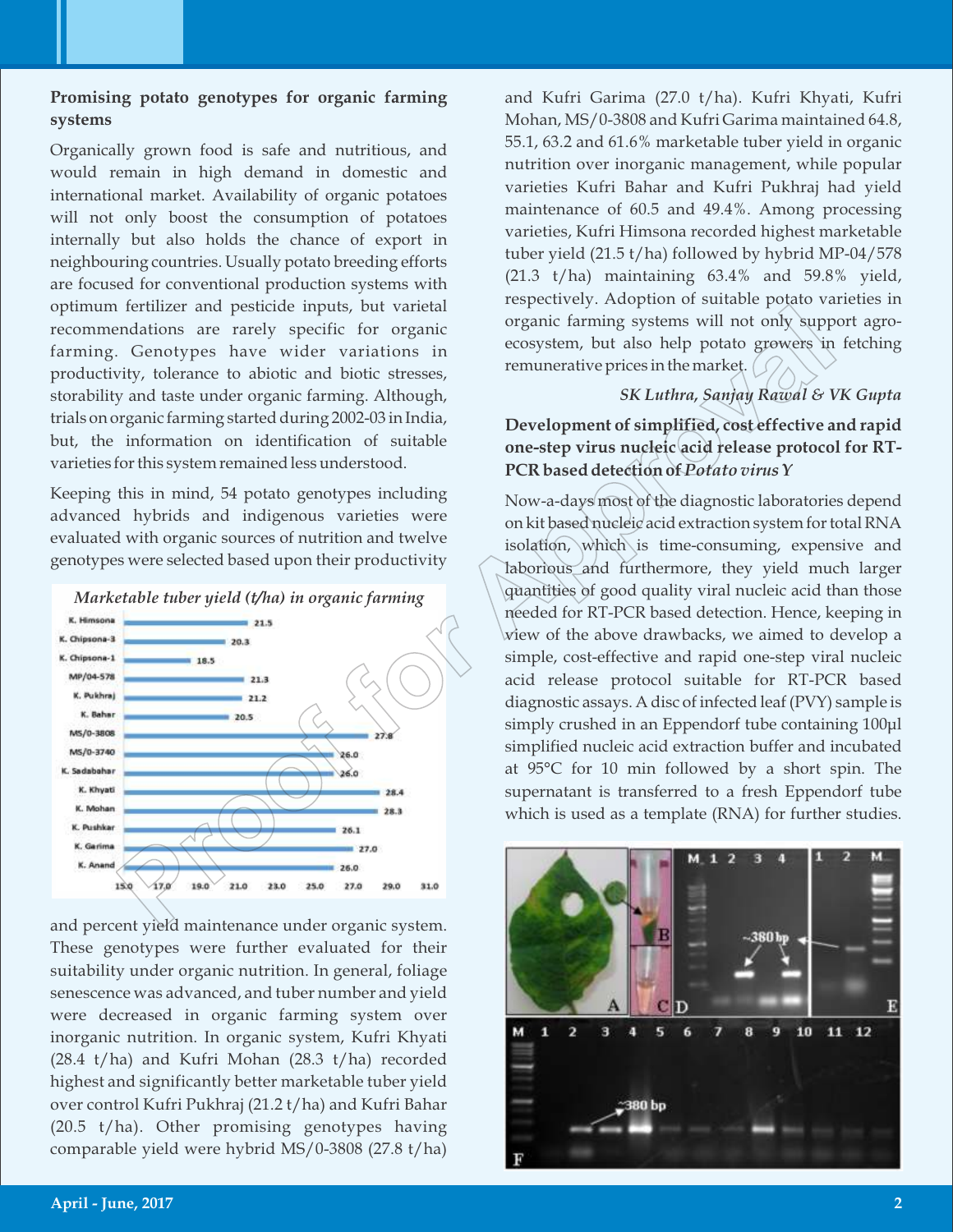Reverse transcription-polymerase chain reaction (RT-PCR) is carried out using cDNA synthesis kit and inhouse optimized PCR conditions and master mix with primers targeting coat protein gene of PVY. The protocol has been validated by running across more than hundred samples collected from field for detection of PVY where, it showed consistent results for the presence of PVY indicating its reliability. The developed protocol for virus nucleic acid release is very simple, less laborious (two simple steps) and time-saving (10-12 minutes) as compared to kit based protocol involving 9- 10 steps which are bit laborious and time-consuming. In addition, the kit based RNA isolation is costly as it demands around three hundred rupees per sample whereas the developed protocol demands less than a rupee per sample of total RNA isolation. Hence, it can be used in diagnostic laboratories for detection of PVY and can also be extended for detection of other RNA viruses infecting potato.

#### *Baswaraj Raigond, Ambika Verma, Tarvinder Kochhar, Shivani Roach, Sanjeev Sharma & SK Chakrabarti*

#### **Does Nitrogen Availability Influence Tuber Shape in Potato Crop?**

Apart from varietal identity, tuber shape in potato has emerged as an important trait in ascertaining the suitability for a particular segment. Shape of tuber is a simple inherited genotypic trait which is also influenced by environmental conditions. It is possible that the differences in shape which/result from changes in environmental conditions may be partly due to differences in nutrient supply and genotypes are known



*N fertilizers and tuber shape (estimated as potato shape index) in potato variety Kufri Mohan*

to differ in their response to nutrition. This has been found to be true for certain other crops as well. In case of sweet potato, it was generally believed that marked differences in shape were due to factors such as soil type, depth of ploughing, etc. Extensive work in this context showed that these changes in shape result from a modification of soil nutrients. Another variable which influence tuber shape in potato is the crop duration. Shape of tubers in an immature crop (60 days) remains towards roundness even in a cultivar known to produce oval tubers at maturity.

Among nutrition, nitrogen is the most fluctuating element in potato cultivation. Keeping this in view, effect of N levels on tuber shape *per say* was investigated in a fully mature crop of recently released potato variety Kufri Mohan. This variety attains its ultimate tuber shape in approximately 90 days in plains. Tuber samples were drawn in three replications from fully mature field crop so as to get the actual tuber shape. Fifteen tubers, five each representing small  $(50g)$ , medium $(50-100g)$  and large  $(>100g)$  size per sample were drawn randomly from low (140 kg ha $\mathrm{^{4}}$ ) and high (210 kg ha $^{\text{-}1}$ ) N treatments. Rest of the soil nutrients particularly P and K were kept at the level of sufficiency. Each tuber was measured for maximum length (L), width (W) and thickness (T) representing three different planes. Measurements were made by using a simple potato gauge in centimetre (cm). Maximum value across a particular plane was taken and potato shape index (PSI) was calculated using the formula:  $\text{PSI} = \{(\text{L})^2 \text{ / } (\text{W} \times \text{T})\}$ x100. Results showed that tuber shape did not deviate in two doses of nitrogen and 75-80% tubers retained oval shape followed by longer ones. Findings suggest that tuber shape is relatively stable at varied levels of nitrogen availability. For a compared to kit based protocol involving 9 coult<br>there is that compared to kit based protocol involving 9 coult<br>there is the most due of the most due of the most due of the most due to<br>the kit based RNA isolation is

*Devendra Kumar & Sanjay Rawal*

# **Transfer of Technology**

## **Kisan Prashn Manch programme under Mera Gaon, Mera Gaurav**

Kisan Prashn Manch programme under Mera Gaon, Mera Gaurav, a field based programme on recent initiatives of Cental Govt. Schemes like 'Mera Gaon Mera Gaurav', 'Swachhata Abhiyan' and 'Beti Padhao Bet Bachao' was organized on 18th May, 2017 by ICAR-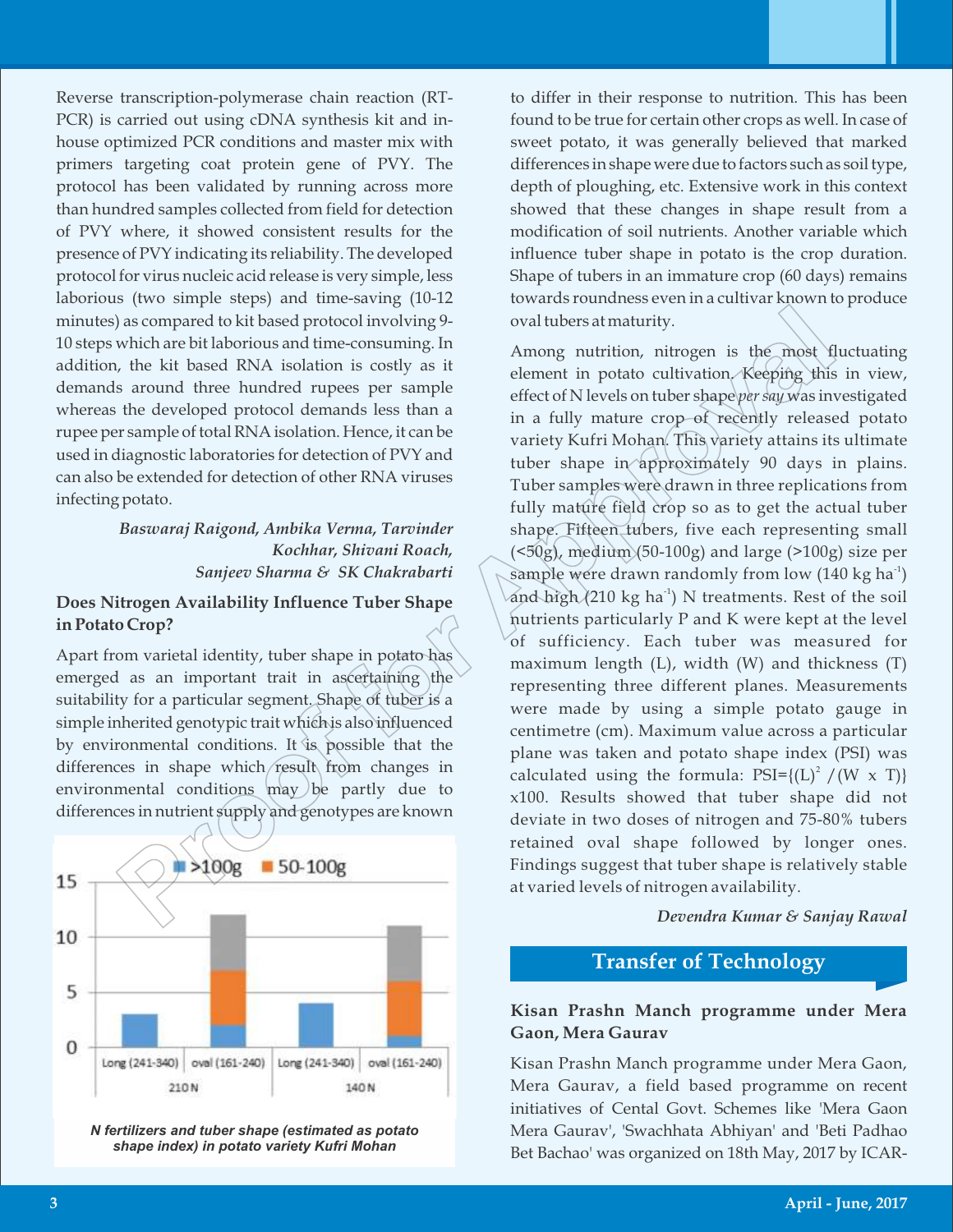

CPRI, Shimla at Cheog panchayat in collaboration with DD Kisan Channel of Prasar Bharti. In this programme, around 50 farmers and general public participated and awareness was created among the participants on different schemes by the experts from institute and other Govt. organization. The programme had been broadcasted by the DD Kisan Channel for the benefit of lakhs of farmers.

## **ICAR-CPRI Shimla participated in Kisan Goshti cum Exhibition at Shyamlalghat**

ICAR-CPRI Shimla participated in Kisan Goshti cum Exhibition at Shyamlalghat, Ghanahti organised by Kisan Club, Mushobra block, HP on  $11<sup>th</sup>$  May 2017. CPRI staffs also participated in the goshti and provided solutions to the queries asked by the farmers. About 200 farmers visited the CPRI stall and they were made aware about various technologies of the institute Technical folders were distributed free of cost during the function.



## **Live Phone-in Programme at Doordarshan**

Scientists from CPRI, Shimla participated in the Livephone programmes on different subjects on Doordarshan from January to March, 2017. The details of the topics along with experts are given below.

| <b>Month</b> | <b>Topics</b>                                                                                                    | Name of<br>the Expert |
|--------------|------------------------------------------------------------------------------------------------------------------|-----------------------|
| April        | Varietal requirement Dr. Rajesh Kumar Singh<br>and planting of potato in Dr. Ashwani Kumar<br>higher hills of HP | Sharma                |
| May          | Intercultural operations Dr. V.K Dua<br>of potato in HP                                                          | Dr. Jagdey Sharma     |
| June         | Storage and marketing Dr. Brajesh Singh<br>of potato in HP                                                       | Dr. N.K Pandey        |
|              |                                                                                                                  |                       |

**Important Meetings, Events & Visitors**

## **International Yoga day at ICAR-Central Potato Research Institute**

The International Yoga day was celebrated on 21st June 2017 at ICAR- Central Potato Research Institute, Shimla in the auditorium. The Aasans, Pranayam and Dhayan of Yoga were demonstrated by Dr. Som Dutt, Senior Scientist of this institute. Dr. S.K Chakrabarti, the director of the institute also followed these practices and while addressing the gathering of around 200 people he emphasized on the role of "Yoga" in achieving the motive of "Health is Wealth" and "Prevention is better than cure" since he expressed that the "Yoga" is unique and a must use tool for everyone, not only in making him or her healthy but in preventing many diseases too. Oath to make the "Yoga" as a regular practice in their and planting of postatoin Dr. Ashwani Kindoothing and planting of postatoin Dr. Ashwani Kindoothin Highlare hills programme had been control of principal of position at  $\sim 0.000$  (Fig. 1963) and Channel for Approximation

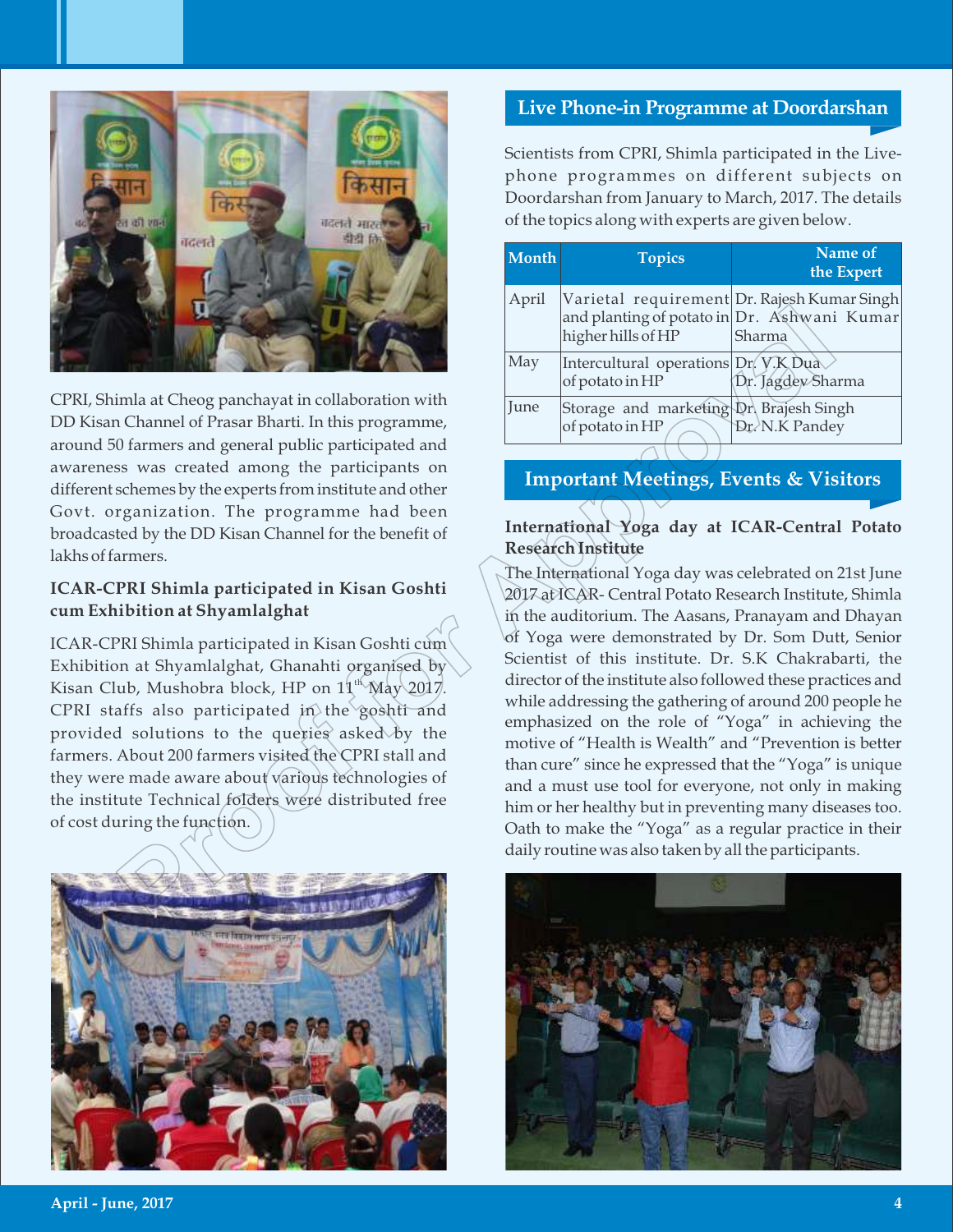## **World Environment Day celebrated at CPRIC, Modipuram**

World Environment Day was observed as Environmental Awareness Day on June 05, 2017 at ICAR-Central Potato Research Institute-Regional Center, Modipuram. On this occasion, a seminar on environmental awareness was organized. The seminar was chaired by Dr. Manoj Kumar, Joint Director of the Center. On this occasion, a discussion program was also organized on the Environment Conservation Awareness in the meeting room of the office, in which Dr. Shanti Swarup, Chairman Meerut Dahlia and Guldudi Society, Meerut were the chief guests. He highlighted the importance of Environment Day in his address. With the environmental imbalance being faced, the outbreak of many diseases is increasing. All the officers and employees working on the Campus took part in the program and took their views for environmental protection. On this occasion, Dr. Sanjay Rawal, Principal Scientist gave lecture on the need to promote organic farming under the protection of environment and to adopt a consolidated nutrient management. He told how we have played the environment for the sake of development, which has resulted in the unbalanced environment. The impact of this climate change is also on agricultural production. Dr. Nam Singh, Principal Scientist emphasized the need to conserve water by using modern methods of irrigation water in agriculture. Dr. Luthra suggested to take more and more splendid, vegetable and fruit plants to promote environmental protection and to take and give the plants as a gift to the virtues. In his address, Dr. Manoj Kumar called upon present scientific and technical officers and emphasized the need to increase the quantity of organic matter in the soil by utilizing the efficient use of organic residues in agricultural land, as well as to make meaningful contribution by planting and preserving them in the protection of the environment. is in the medity room of the office, in which is a proof the origin computed the importance being the application of the interest of a matter of the special of the matter of the matter of the matter of the matter of the m



After this seminar, a plantation was also organized at the center. Under which the staff of the center was planted trees under the leadership of the Joint Director. Finally, the present scientists, technical officers / employees took oath to give their meaningful contributions to the world environment protection. In the end, they emphasized the need to change their mentality towards environmental protection as a conscious citizen from all. The program was conducted by Dr. Ashok Kumar.

# **Human Resource**

#### **Scientific Joining**

- 1. Dr. Paresh Baldeorao Chaukhande, Scientist at CPRI, Shimla-01.04.2017.
- 2. Dr. Sunayan Saha, Scientist at CPRS, Jalandhar-03.04.2017.

#### **Promotions**

- 1. Dr. Sanjeev Sharma, Sr. Scientist to the grade of PS from 02.07.2015 under CAS.
- 2. Dr. Vinay Sagar, Sr. Scientist to the grade of PS from 28.07.2015 under CAS.

#### **Transfers**

1. Dr. Dhiraj K Singh, Scientist from ICAR-CPRI, Shimla to ICAR- Regional Centre for Eastern Region, Patna – 28-06- 2017.

#### **Technical Promotions**

- 1. Sh. Balak Ram, Asstt. Chief Tech. Officer, to Chief Technical Officer, CPRIC, Modipuram -03.02.2016.
- 2. Sh. Om Pal, Sr. Tech. Officer, to Asstt. Chief Tech. Officer, CPRIC, Modipuram -13.10.2015
- 3. Sh. Santosh Kumar, Sr. Tech. Officer, to Asstt. Chief Tech. Officer, CPRIC, Modipuram -17.06.2016
- 4. Sh. Jaswinder Singh, Sr. Tech. Officer, to Asstt. Chief Tech. Officer, CPRIC, Modipuram -29.10.2014

#### **Transfers**

- 1. Sh.Vinod Gir, Technician from CPRI, Shimla to CPRS, Patna
- 2. Sh. Kehar Singh, Sr. Technical Asstt. From CPRIC, Modipuram to IWBRI, Karnal.
- 3. Sh. Kapil Kumar, Asstt. Chief Technical Officer from CPRS, Jalandhar to CPRS, Kufri.

#### **Administrative**

#### **Granted MACP Scheme**

- 1. Sh. Pawan Kumar, UDC, ICAR-CPRI, Shimla Grant 2<sup>nd</sup> MACP w.e.f 01.03.2017
- 2. Sh. Hans Raj, UDC, ICAR-CPRI, Shimla Grant 2<sup>nd</sup> MACP w.e.f 04.03.2017
- 3. Sh. Kamal C Verma, UDC, ICAR-CPRI, Shimla Grant 2<sup>nd</sup> MACP w.e.f 04.03.2017
- 4. Sh. Ashwani Gupta, ICAR-CPRI, Shimla Grant 2<sup>nd</sup> MACP w.e.f 01.03.2017
- 5. Sh. Ashok Kumar, LDC, CPRIC, Modipuram Grant 2<sup>nd</sup> MACP w.e.f 31.03.2017

#### **Retirements**

- 1. Sh. Krishan Lal, AAO, CPRS, Gwalior on 05.04.2017 on VRS.
- 2. Sh AD Sharma AO, ICAR-CPRI, Shimla on 30.04.2017
- 3. Sh. PC Sharma, AAO, ICAR-CPRI, Shimla on 30.04.2017

## **Skilled Supporting Staff**

- **Retirements**
- 1. Sh. Subhash, CPRS, Jalandhar on 30.06.2017.
- 2. Sh. Niril, CPRS, Jalandhar on 30.06.2017